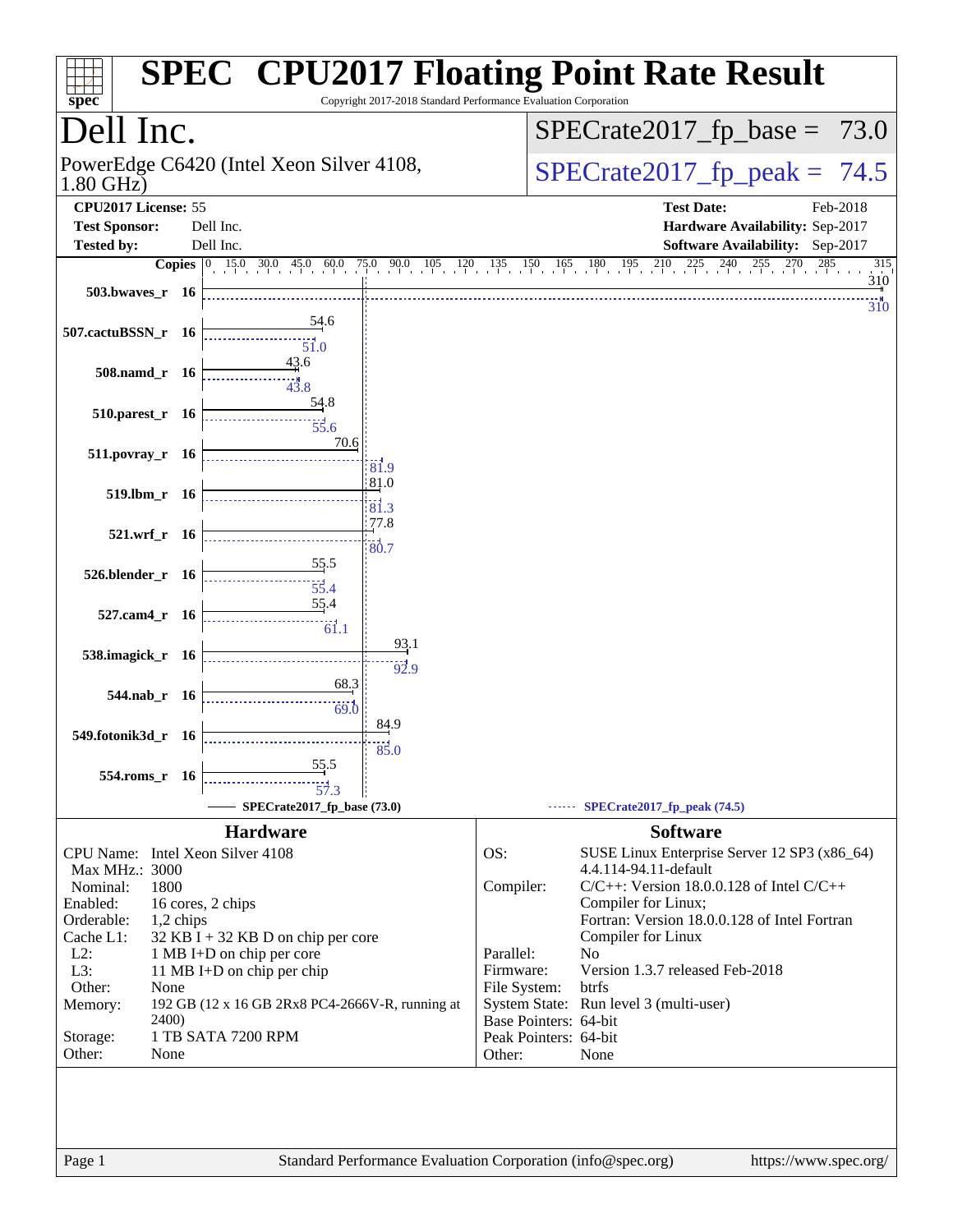

Copyright 2017-2018 Standard Performance Evaluation Corporation

### Dell Inc.

1.80 GHz) PowerEdge C6420 (Intel Xeon Silver 4108,  $\vert$  SPECrate 2017\_fp\_peak = 74.5

 $SPECTate2017_fp\_base = 73.0$ 

**[CPU2017 License:](http://www.spec.org/auto/cpu2017/Docs/result-fields.html#CPU2017License)** 55 **[Test Date:](http://www.spec.org/auto/cpu2017/Docs/result-fields.html#TestDate)** Feb-2018 **[Test Sponsor:](http://www.spec.org/auto/cpu2017/Docs/result-fields.html#TestSponsor)** Dell Inc. **[Hardware Availability:](http://www.spec.org/auto/cpu2017/Docs/result-fields.html#HardwareAvailability)** Sep-2017 **[Tested by:](http://www.spec.org/auto/cpu2017/Docs/result-fields.html#Testedby)** Dell Inc. **[Software Availability:](http://www.spec.org/auto/cpu2017/Docs/result-fields.html#SoftwareAvailability)** Sep-2017

#### **[Results Table](http://www.spec.org/auto/cpu2017/Docs/result-fields.html#ResultsTable)**

|                          | <b>Base</b>   |                |       |                | <b>Peak</b> |                |       |               |                |              |                |              |                |              |
|--------------------------|---------------|----------------|-------|----------------|-------------|----------------|-------|---------------|----------------|--------------|----------------|--------------|----------------|--------------|
| <b>Benchmark</b>         | <b>Copies</b> | <b>Seconds</b> | Ratio | <b>Seconds</b> | Ratio       | <b>Seconds</b> | Ratio | <b>Copies</b> | <b>Seconds</b> | <b>Ratio</b> | <b>Seconds</b> | <b>Ratio</b> | <b>Seconds</b> | <b>Ratio</b> |
| 503.bwaves r             | 16            | 517            | 310   | 518            | 310         | 519            | 309   | 16            | 519            | 309          | 517            | 310          | 518            | <b>310</b>   |
| 507.cactuBSSN r          | 16            | 371            | 54.6  | 372            | 54.5        | 371            | 54.7  | 16            | 397            | 51.0         | 397            | 51.0         | 397            | 51.0         |
| $508$ .namd $r$          | 16            | 348            | 43.6  | 361            | 42.1        | 347            | 43.8  | 16            | 353            | 43.0         | 346            | 43.9         | 347            | 43.8         |
| 510.parest_r             | 16            | 761            | 55.0  | 764            | 54.8        | 765            | 54.7  | 16            | 752            | 55.7         | 752            | 55.6         | 753            | 55.6         |
| 511.povray_r             | 16            | 529            | 70.6  | 529            | 70.6        | 529            | 70.7  | 16            | 456            | 81.9         | 458            | 81.6         | 456            | 81.9         |
| 519.1bm r                | 16            | 208            | 81.0  | 209            | 80.8        | 208            | 81.0  | 16            | 208            | 81.2         | 207            | 81.4         | 208            | 81.3         |
| $521.wrf$ r              | 16            | 461            | 77.8  | 461            | 77.8        | 461            | 77.7  | 16            | 444            | 80.7         | 444            | 80.6         | 444            | 80.7         |
| 526.blender r            | 16            | 439            | 55.5  | 439            | 55.5        | 440            | 55.4  | 16            | 440            | 55.4         | 440            | 55.4         | 440            | 55.3         |
| $527$ .cam $4r$          | 16            | 506            | 55.3  | 505            | 55.4        | 505            | 55.4  | 16            | 458            | 61.1         | 458            | <u>61.1</u>  | 460            | 60.8         |
| 538.imagick_r            | 16            | 427            | 93.1  | 427            | 93.1        | 426            | 93.4  | 16            | 427            | 93.2         | 429            | 92.8         | 429            | 92.9         |
| $544$ .nab_r             | 16            | 394            | 68.3  | 394            | 68.3        | 394            | 68.3  | 16            | 390            | 69.0         | 390            | 69.0         | 390            | 69.0         |
| 549.fotonik3d r          | 16            | 733            | 85.0  | 734            | 84.9        | 734            | 84.9  | 16            | 735            | 84.9         | 733            | 85.1         | 734            | 85.0         |
| $554$ .roms_r            | 16            | 458            | 55.5  | 460            | 55.3        | 458            | 55.5  | 16            | 443            | 57.4         | 444            | 57.3         | 443            | 57.3         |
| $SPECrate2017$ fp base = |               |                | 73.0  |                |             |                |       |               |                |              |                |              |                |              |

**[SPECrate2017\\_fp\\_peak =](http://www.spec.org/auto/cpu2017/Docs/result-fields.html#SPECrate2017fppeak) 74.5**

Results appear in the [order in which they were run.](http://www.spec.org/auto/cpu2017/Docs/result-fields.html#RunOrder) Bold underlined text [indicates a median measurement.](http://www.spec.org/auto/cpu2017/Docs/result-fields.html#Median)

#### **[Submit Notes](http://www.spec.org/auto/cpu2017/Docs/result-fields.html#SubmitNotes)**

 The numactl mechanism was used to bind copies to processors. The config file option 'submit' was used to generate numactl commands to bind each copy to a specific processor. For details, please see the config file.

#### **[Operating System Notes](http://www.spec.org/auto/cpu2017/Docs/result-fields.html#OperatingSystemNotes)**

Stack size set to unlimited using "ulimit -s unlimited"

#### **[General Notes](http://www.spec.org/auto/cpu2017/Docs/result-fields.html#GeneralNotes)**

Environment variables set by runcpu before the start of the run: LD\_LIBRARY\_PATH = "/root/cpu2017/lib/ia32:/root/cpu2017/lib/intel64:/root/cpu2017/je5.0.1-32:/root/cpu2017/je5.0.1-64"

 Binaries compiled on a system with 1x Intel Core i7-4790 CPU + 32GB RAM memory using Redhat Enterprise Linux 7.4 Yes: The test sponsor attests, as of date of publication, that CVE-2017-5754 (Meltdown) is mitigated in the system as tested and documented. Yes: The test sponsor attests, as of date of publication, that CVE-2017-5753 (Spectre variant 1) is mitigated in the system as tested and documented. Yes: The test sponsor attests, as of date of publication, that CVE-2017-5715 (Spectre variant 2) is mitigated in the system as tested and documented. Transparent Huge Pages enabled by default Prior to runcpu invocation

**(Continued on next page)**

| Page 2<br>Standard Performance Evaluation Corporation (info@spec.org)<br>https://www.spec.org/ |
|------------------------------------------------------------------------------------------------|
|------------------------------------------------------------------------------------------------|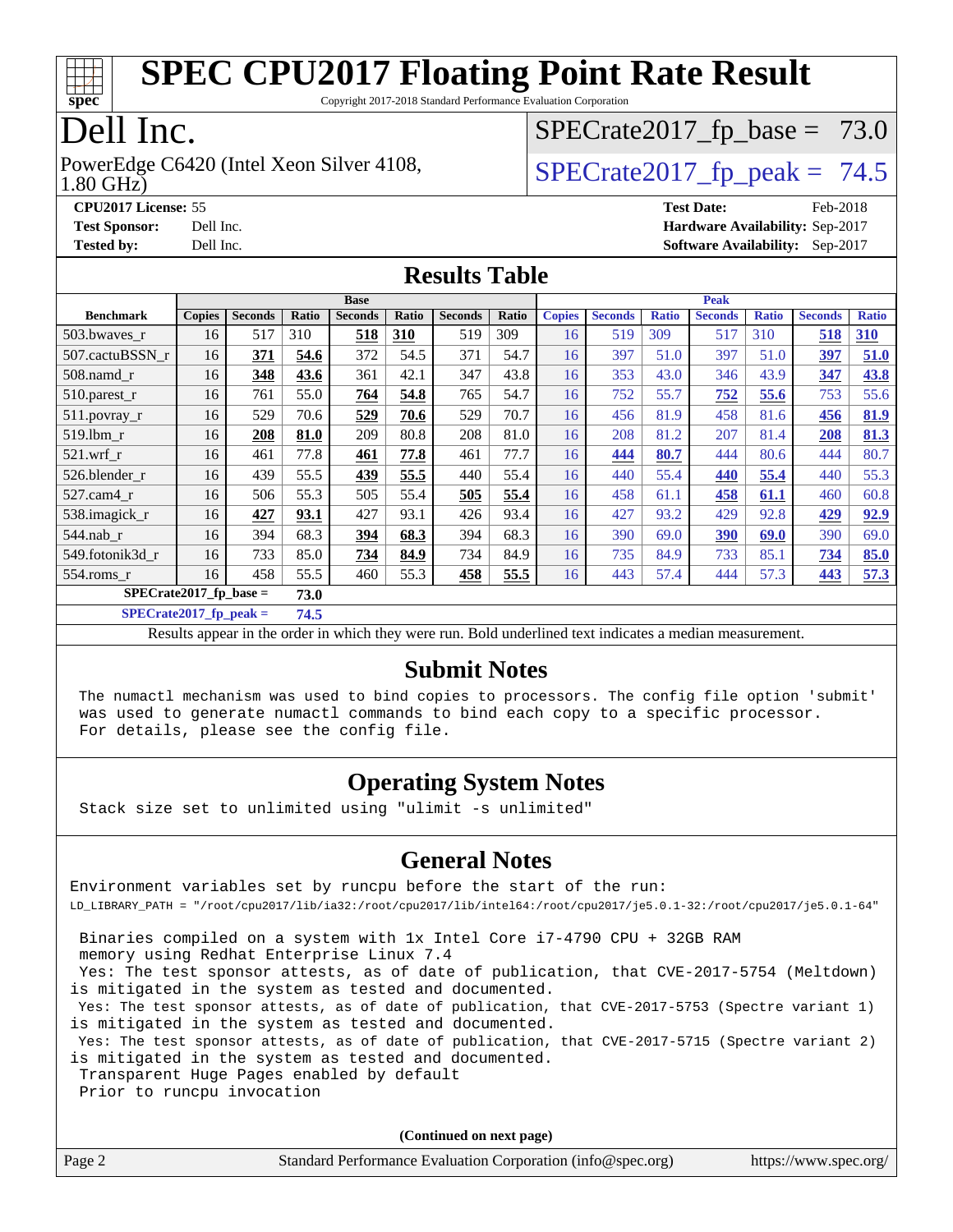

Copyright 2017-2018 Standard Performance Evaluation Corporation

### Dell Inc.

1.80 GHz) PowerEdge C6420 (Intel Xeon Silver 4108,  $\vert$  SPECrate 2017\_fp\_peak = 74.5

 $SPECTate2017_fp\_base = 73.0$ 

**[CPU2017 License:](http://www.spec.org/auto/cpu2017/Docs/result-fields.html#CPU2017License)** 55 **[Test Date:](http://www.spec.org/auto/cpu2017/Docs/result-fields.html#TestDate)** Feb-2018 **[Test Sponsor:](http://www.spec.org/auto/cpu2017/Docs/result-fields.html#TestSponsor)** Dell Inc. **[Hardware Availability:](http://www.spec.org/auto/cpu2017/Docs/result-fields.html#HardwareAvailability)** Sep-2017 **[Tested by:](http://www.spec.org/auto/cpu2017/Docs/result-fields.html#Testedby)** Dell Inc. **[Software Availability:](http://www.spec.org/auto/cpu2017/Docs/result-fields.html#SoftwareAvailability)** Sep-2017

#### **[General Notes \(Continued\)](http://www.spec.org/auto/cpu2017/Docs/result-fields.html#GeneralNotes)**

 Filesystem page cache synced and cleared with: sync; echo 3> /proc/sys/vm/drop\_caches runcpu command invoked through numactl i.e.: numactl --interleave=all runcpu <etc>

#### **[Platform Notes](http://www.spec.org/auto/cpu2017/Docs/result-fields.html#PlatformNotes)**

Page 3 Standard Performance Evaluation Corporation [\(info@spec.org\)](mailto:info@spec.org) <https://www.spec.org/> BIOS settings: Sub NUMA Cluster disabled Virtualization Technology disabled System Profile set to Custom CPU Performance set to Maximum Performance C States set to Autonomous C1EE disabled Uncore Frequency set to Dynamic Energy Efficiency Policy set to Performance Memory Patrol Scrub disabled Logical Processor disabled CPU Interconnect Bus Link Power Management disabled PCI ASPM L1 Link Power Management disabled Sysinfo program /root/cpu2017/bin/sysinfo Rev: r5797 of 2017-06-14 96c45e4568ad54c135fd618bcc091c0f running on linux-vfov Thu Feb 15 23:21:54 2018 SUT (System Under Test) info as seen by some common utilities. For more information on this section, see <https://www.spec.org/cpu2017/Docs/config.html#sysinfo> From /proc/cpuinfo model name : Intel(R) Xeon(R) Silver 4108 CPU @ 1.80GHz 2 "physical id"s (chips) 16 "processors" cores, siblings (Caution: counting these is hw and system dependent. The following excerpts from /proc/cpuinfo might not be reliable. Use with caution.) cpu cores : 8 siblings : 8 physical 0: cores 0 1 2 3 4 5 6 7 physical 1: cores 0 1 2 3 4 5 6 7 From lscpu: Architecture: x86\_64 CPU op-mode(s): 32-bit, 64-bit Byte Order: Little Endian  $CPU(s):$  16 On-line CPU(s) list: 0-15 Thread(s) per core: 1 **(Continued on next page)**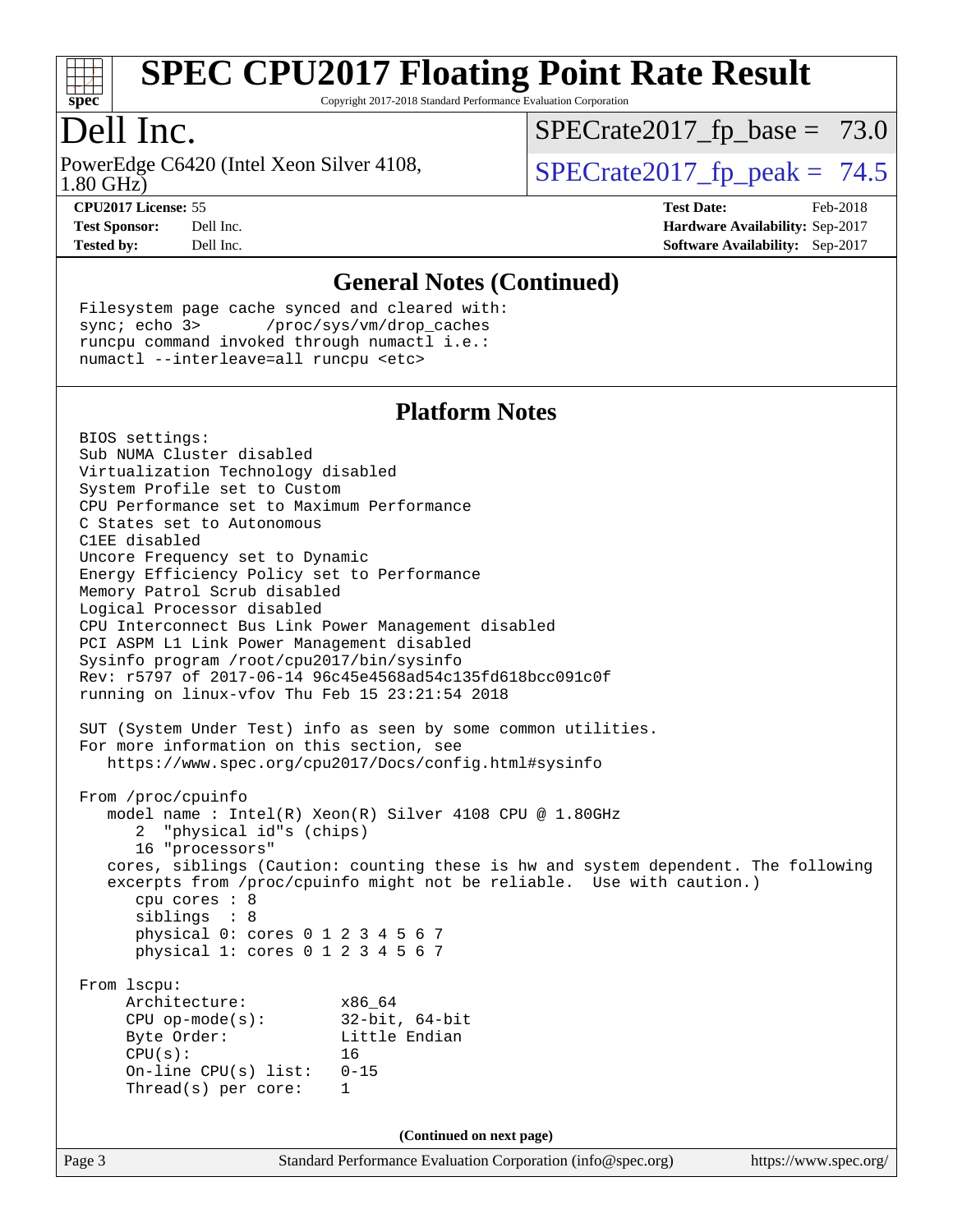

Copyright 2017-2018 Standard Performance Evaluation Corporation

### Dell Inc.

1.80 GHz) PowerEdge C6420 (Intel Xeon Silver 4108,  $\boxed{\text{SPECrate2017\_fp\_peak} = 74.5}$ 

 $SPECrate2017_fp\_base = 73.0$ 

**[CPU2017 License:](http://www.spec.org/auto/cpu2017/Docs/result-fields.html#CPU2017License)** 55 **[Test Date:](http://www.spec.org/auto/cpu2017/Docs/result-fields.html#TestDate)** Feb-2018 **[Test Sponsor:](http://www.spec.org/auto/cpu2017/Docs/result-fields.html#TestSponsor)** Dell Inc. **[Hardware Availability:](http://www.spec.org/auto/cpu2017/Docs/result-fields.html#HardwareAvailability)** Sep-2017 **[Tested by:](http://www.spec.org/auto/cpu2017/Docs/result-fields.html#Testedby)** Dell Inc. **[Software Availability:](http://www.spec.org/auto/cpu2017/Docs/result-fields.html#SoftwareAvailability)** Sep-2017

#### **[Platform Notes \(Continued\)](http://www.spec.org/auto/cpu2017/Docs/result-fields.html#PlatformNotes)**

Page 4 Standard Performance Evaluation Corporation [\(info@spec.org\)](mailto:info@spec.org) <https://www.spec.org/>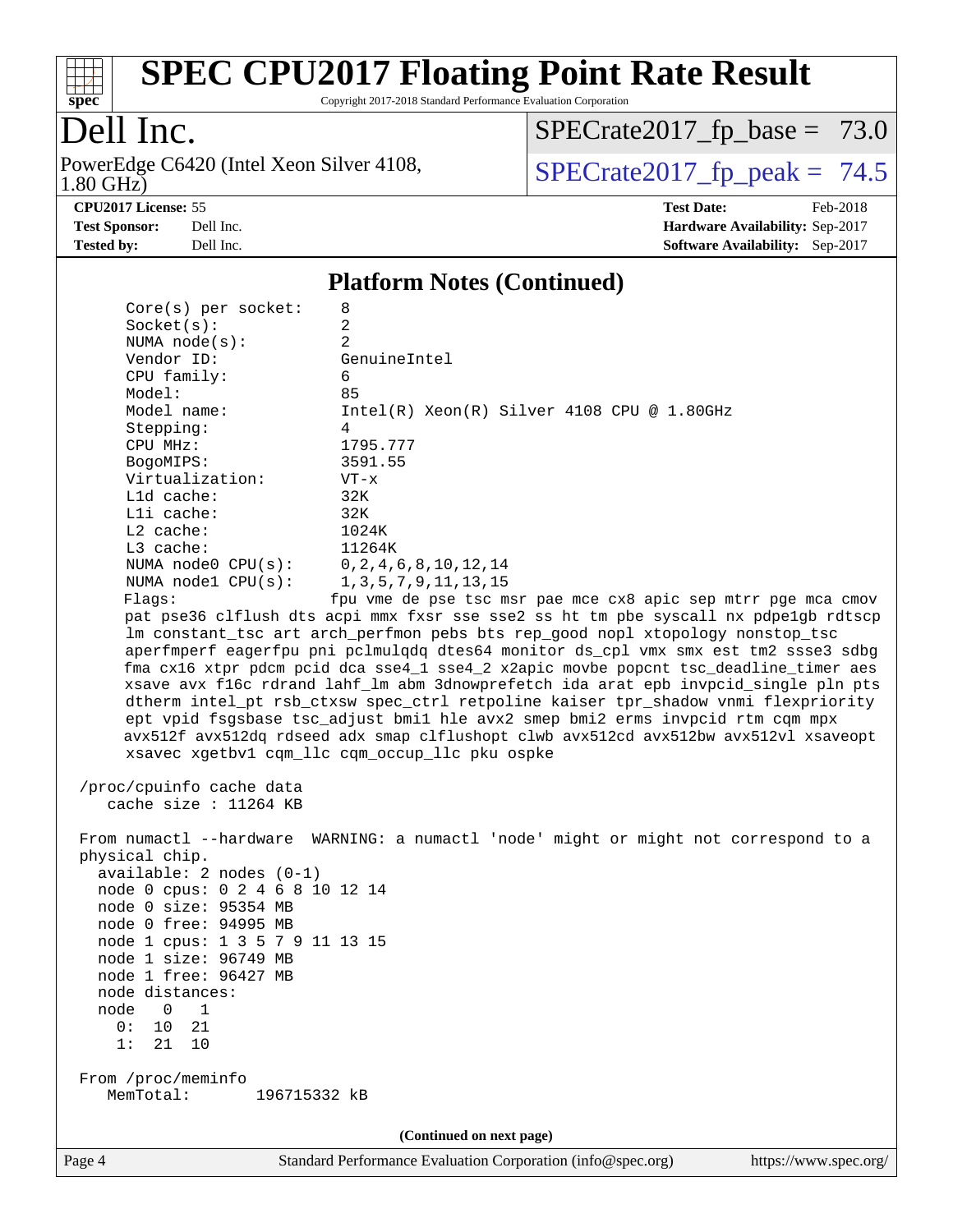

Copyright 2017-2018 Standard Performance Evaluation Corporation

### Dell Inc.

1.80 GHz) PowerEdge C6420 (Intel Xeon Silver 4108,  $\vert$  SPECrate 2017 fp peak = 74.5

 $SPECTate2017_fp\_base = 73.0$ 

**[Tested by:](http://www.spec.org/auto/cpu2017/Docs/result-fields.html#Testedby)** Dell Inc. **[Software Availability:](http://www.spec.org/auto/cpu2017/Docs/result-fields.html#SoftwareAvailability)** Sep-2017

**[CPU2017 License:](http://www.spec.org/auto/cpu2017/Docs/result-fields.html#CPU2017License)** 55 **[Test Date:](http://www.spec.org/auto/cpu2017/Docs/result-fields.html#TestDate)** Feb-2018 **[Test Sponsor:](http://www.spec.org/auto/cpu2017/Docs/result-fields.html#TestSponsor)** Dell Inc. **[Hardware Availability:](http://www.spec.org/auto/cpu2017/Docs/result-fields.html#HardwareAvailability)** Sep-2017

#### **[Platform Notes \(Continued\)](http://www.spec.org/auto/cpu2017/Docs/result-fields.html#PlatformNotes)**

HugePages Total: 0 Hugepagesize: 2048 kB From /etc/\*release\* /etc/\*version\* SuSE-release: SUSE Linux Enterprise Server 12 (x86\_64) VERSION = 12 PATCHLEVEL = 3 # This file is deprecated and will be removed in a future service pack or release. # Please check /etc/os-release for details about this release. os-release: NAME="SLES" VERSION="12-SP3" VERSION\_ID="12.3" PRETTY\_NAME="SUSE Linux Enterprise Server 12 SP3" ID="sles" ANSI\_COLOR="0;32" CPE\_NAME="cpe:/o:suse:sles:12:sp3" uname -a: Linux linux-vfov 4.4.114-94.11-default #1 SMP Thu Feb 1 19:28:26 UTC 2018 (4309ff9) x86\_64 x86\_64 x86\_64 GNU/Linux run-level 3 Feb 14 18:43 SPEC is set to: /root/cpu2017 Filesystem Type Size Used Avail Use% Mounted on /dev/sda2 btrfs 928G 25G 903G 3% / Additional information from dmidecode follows. WARNING: Use caution when you interpret this section. The 'dmidecode' program reads system data which is "intended to allow hardware to be accurately determined", but the intent may not be met, as there are frequent changes to hardware, firmware, and the "DMTF SMBIOS" standard. BIOS Dell Inc. 1.3.7 02/09/2018 Memory: 6x 002C00B3002C 18ASF2G72PDZ-2G6D1 16 GB 2 rank 2666, configured at 2400 6x 00AD00B300AD HMA82GR7AFR8N-VK 16 GB 2 rank 2666, configured at 2400 4x Not Specified Not Specified (End of data from sysinfo program) **[Compiler Version Notes](http://www.spec.org/auto/cpu2017/Docs/result-fields.html#CompilerVersionNotes)** ============================================================================== CC  $519.1 \text{bm}_r(\text{base})$  538.imagick $r(\text{base}, \text{peak})$  544.nab $r(\text{base})$ ------------------------------------------------------------------------------ **(Continued on next page)**

Page 5 Standard Performance Evaluation Corporation [\(info@spec.org\)](mailto:info@spec.org) <https://www.spec.org/>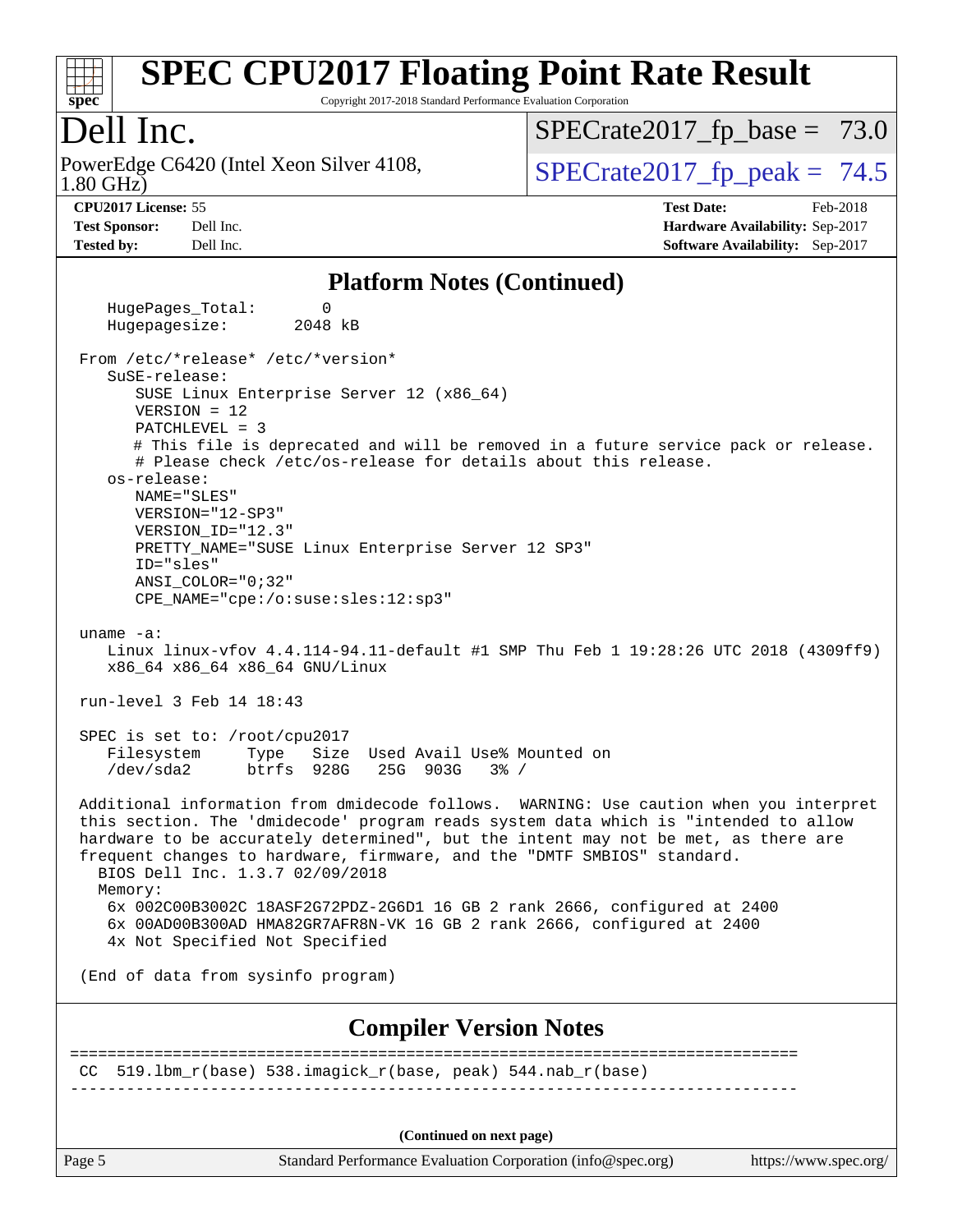

Copyright 2017-2018 Standard Performance Evaluation Corporation

### Dell Inc.

1.80 GHz) PowerEdge C6420 (Intel Xeon Silver 4108,  $\boxed{\text{SPECrate2017\_fp\_peak} = 74.5}$ 

 $SPECrate2017_fp\_base = 73.0$ 

**[CPU2017 License:](http://www.spec.org/auto/cpu2017/Docs/result-fields.html#CPU2017License)** 55 **[Test Date:](http://www.spec.org/auto/cpu2017/Docs/result-fields.html#TestDate)** Feb-2018 **[Test Sponsor:](http://www.spec.org/auto/cpu2017/Docs/result-fields.html#TestSponsor)** Dell Inc. **[Hardware Availability:](http://www.spec.org/auto/cpu2017/Docs/result-fields.html#HardwareAvailability)** Sep-2017 **[Tested by:](http://www.spec.org/auto/cpu2017/Docs/result-fields.html#Testedby)** Dell Inc. **[Software Availability:](http://www.spec.org/auto/cpu2017/Docs/result-fields.html#SoftwareAvailability)** Sep-2017

#### **[Compiler Version Notes \(Continued\)](http://www.spec.org/auto/cpu2017/Docs/result-fields.html#CompilerVersionNotes)**

| Page 6                                                                                                                     | Standard Performance Evaluation Corporation (info@spec.org)<br>https://www.spec.org/ |  |  |  |  |
|----------------------------------------------------------------------------------------------------------------------------|--------------------------------------------------------------------------------------|--|--|--|--|
| icpc (ICC) 18.0.0 20170811                                                                                                 | (Continued on next page)                                                             |  |  |  |  |
| 507.cactuBSSN_r(base)<br>FC                                                                                                |                                                                                      |  |  |  |  |
|                                                                                                                            |                                                                                      |  |  |  |  |
| Copyright (C) 1985-2017 Intel Corporation. All rights reserved.                                                            |                                                                                      |  |  |  |  |
| Copyright (C) 1985-2017 Intel Corporation. All rights reserved.<br>icc (ICC) 18.0.0 20170811                               |                                                                                      |  |  |  |  |
| icpc (ICC) 18.0.0 20170811                                                                                                 |                                                                                      |  |  |  |  |
| 511.povray_r(peak) 526.blender_r(peak)<br>CC.                                                                              |                                                                                      |  |  |  |  |
| Copyright (C) 1985-2017 Intel Corporation. All rights reserved.                                                            |                                                                                      |  |  |  |  |
| icpc (ICC) 18.0.0 20170811<br>Copyright (C) 1985-2017 Intel Corporation. All rights reserved.<br>icc (ICC) 18.0.0 20170811 |                                                                                      |  |  |  |  |
| CC 511.povray_r(base) 526.blender_r(base)                                                                                  |                                                                                      |  |  |  |  |
| Copyright (C) 1985-2017 Intel Corporation. All rights reserved.<br>-------------                                           |                                                                                      |  |  |  |  |
| icpc (ICC) 18.0.0 20170811                                                                                                 |                                                                                      |  |  |  |  |
| CXXC 508.namd_r(peak) 510.parest_r(peak)                                                                                   |                                                                                      |  |  |  |  |
| icpc (ICC) 18.0.0 20170811<br>Copyright (C) 1985-2017 Intel Corporation. All rights reserved.                              |                                                                                      |  |  |  |  |
| CXXC 508.namd_r(base) 510.parest_r(base)                                                                                   |                                                                                      |  |  |  |  |
| icc (ICC) 18.0.0 20170811<br>Copyright (C) 1985-2017 Intel Corporation. All rights reserved.                               |                                                                                      |  |  |  |  |
| CC<br>$519.1bm_r(peak) 544.nab_r(peak)$                                                                                    |                                                                                      |  |  |  |  |
| --------------                                                                                                             |                                                                                      |  |  |  |  |
| icc (ICC) 18.0.0 20170811<br>Copyright (C) 1985-2017 Intel Corporation. All rights reserved.                               |                                                                                      |  |  |  |  |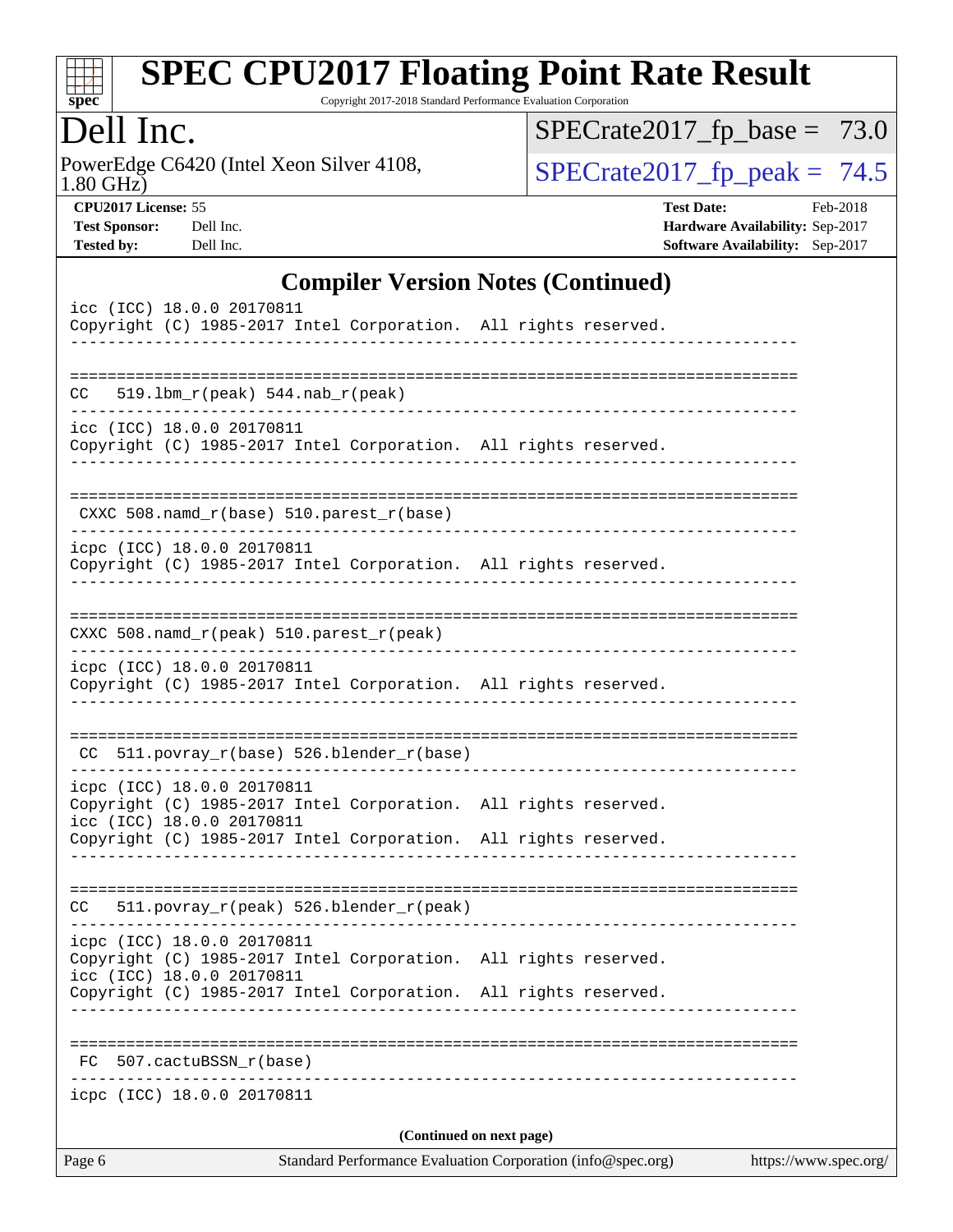

Copyright 2017-2018 Standard Performance Evaluation Corporation

### Dell Inc.

1.80 GHz) PowerEdge C6420 (Intel Xeon Silver 4108,  $\boxed{\text{SPECrate2017\_fp\_peak} = 74.5}$ 

 $SPECrate2017_fp\_base = 73.0$ 

**[CPU2017 License:](http://www.spec.org/auto/cpu2017/Docs/result-fields.html#CPU2017License)** 55 **[Test Date:](http://www.spec.org/auto/cpu2017/Docs/result-fields.html#TestDate)** Feb-2018 **[Test Sponsor:](http://www.spec.org/auto/cpu2017/Docs/result-fields.html#TestSponsor)** Dell Inc. **[Hardware Availability:](http://www.spec.org/auto/cpu2017/Docs/result-fields.html#HardwareAvailability)** Sep-2017 **[Tested by:](http://www.spec.org/auto/cpu2017/Docs/result-fields.html#Testedby)** Dell Inc. **[Software Availability:](http://www.spec.org/auto/cpu2017/Docs/result-fields.html#SoftwareAvailability)** Sep-2017

#### **[Compiler Version Notes \(Continued\)](http://www.spec.org/auto/cpu2017/Docs/result-fields.html#CompilerVersionNotes)**

|                            |                                                                                                  | $\mathbf{[Coulomb]}$ version rotes $\mathbf{[Coulomb]}$ |  |                                                                          |  |
|----------------------------|--------------------------------------------------------------------------------------------------|---------------------------------------------------------|--|--------------------------------------------------------------------------|--|
| icc (ICC) 18.0.0 20170811  | Copyright (C) 1985-2017 Intel Corporation. All rights reserved.                                  |                                                         |  |                                                                          |  |
|                            | Copyright (C) 1985-2017 Intel Corporation. All rights reserved.<br>ifort (IFORT) 18.0.0 20170811 |                                                         |  |                                                                          |  |
|                            | Copyright (C) 1985-2017 Intel Corporation. All rights reserved.                                  |                                                         |  |                                                                          |  |
|                            |                                                                                                  |                                                         |  |                                                                          |  |
| FC 507.cactuBSSN_r(peak)   |                                                                                                  |                                                         |  |                                                                          |  |
| icpc (ICC) 18.0.0 20170811 |                                                                                                  |                                                         |  |                                                                          |  |
| icc (ICC) 18.0.0 20170811  | Copyright (C) 1985-2017 Intel Corporation. All rights reserved.                                  |                                                         |  |                                                                          |  |
|                            | Copyright (C) 1985-2017 Intel Corporation. All rights reserved.<br>ifort (IFORT) 18.0.0 20170811 |                                                         |  |                                                                          |  |
|                            | Copyright (C) 1985-2017 Intel Corporation. All rights reserved.                                  |                                                         |  |                                                                          |  |
|                            |                                                                                                  |                                                         |  |                                                                          |  |
|                            |                                                                                                  |                                                         |  | FC 503.bwaves_r(base, peak) 549.fotonik3d_r(base, peak) 554.roms_r(base) |  |
|                            | ifort (IFORT) 18.0.0 20170811<br>Copyright (C) 1985-2017 Intel Corporation. All rights reserved. |                                                         |  |                                                                          |  |
|                            |                                                                                                  |                                                         |  |                                                                          |  |
|                            |                                                                                                  |                                                         |  |                                                                          |  |
| $FC 554.rows_r (peak)$     |                                                                                                  |                                                         |  |                                                                          |  |
|                            | ifort (IFORT) 18.0.0 20170811<br>Copyright (C) 1985-2017 Intel Corporation. All rights reserved. |                                                         |  |                                                                          |  |
|                            |                                                                                                  |                                                         |  |                                                                          |  |
|                            | $CC$ 521.wrf_r(base) 527.cam4_r(base)                                                            |                                                         |  |                                                                          |  |
|                            | ifort (IFORT) 18.0.0 20170811                                                                    |                                                         |  |                                                                          |  |
|                            | Copyright (C) 1985-2017 Intel Corporation. All rights reserved.                                  |                                                         |  |                                                                          |  |
| icc (ICC) 18.0.0 20170811  | Copyright (C) 1985-2017 Intel Corporation. All rights reserved.                                  |                                                         |  |                                                                          |  |
|                            |                                                                                                  |                                                         |  |                                                                          |  |
| CC.                        | $521.wrf_r(peak) 527.cam4_r(peak)$                                                               |                                                         |  |                                                                          |  |
| icc (ICC) 18.0.0 20170811  | ifort (IFORT) 18.0.0 20170811<br>Copyright (C) 1985-2017 Intel Corporation. All rights reserved. |                                                         |  |                                                                          |  |
| (Continued on next page)   |                                                                                                  |                                                         |  |                                                                          |  |
|                            |                                                                                                  |                                                         |  |                                                                          |  |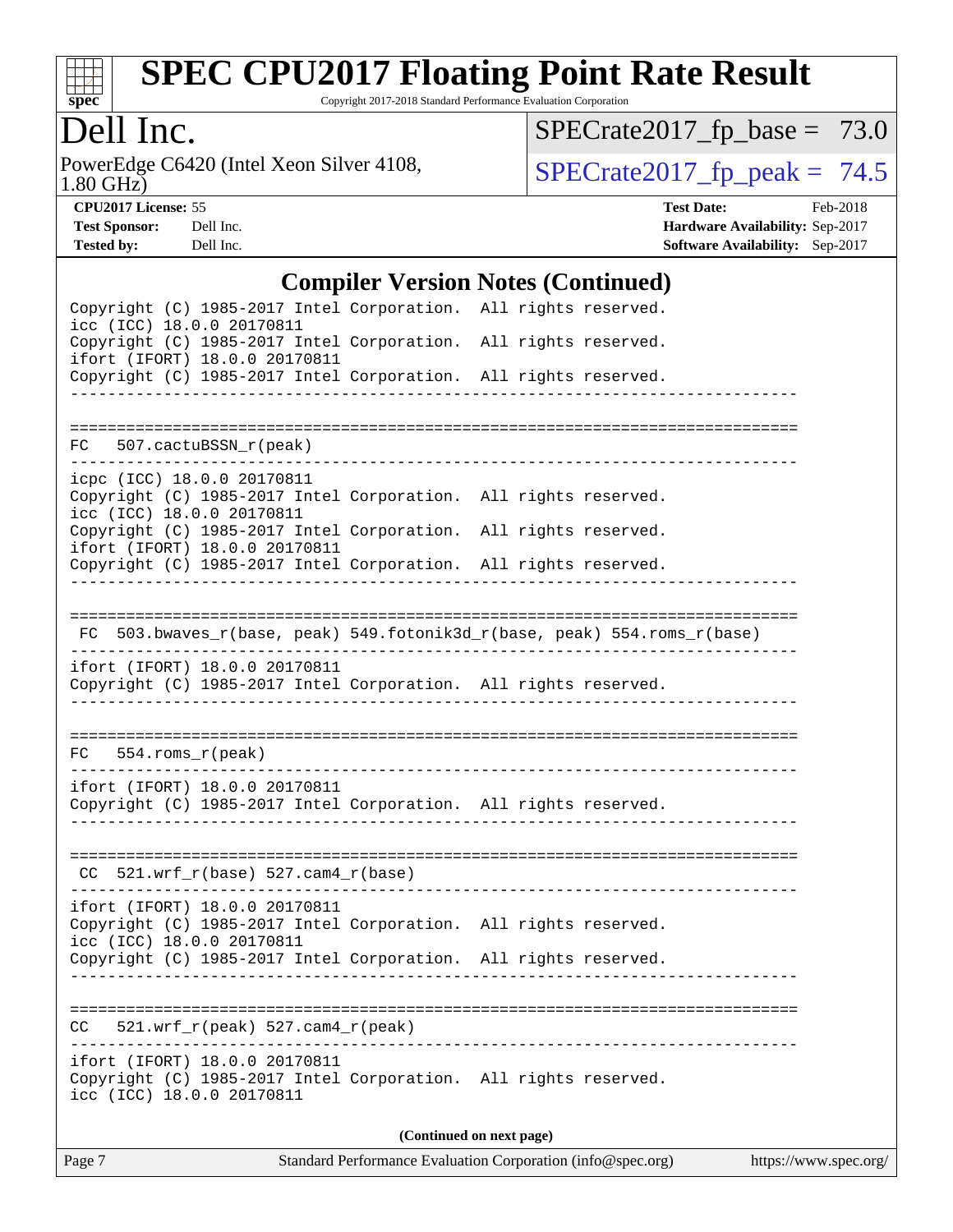

Copyright 2017-2018 Standard Performance Evaluation Corporation

### Dell Inc.

1.80 GHz) PowerEdge C6420 (Intel Xeon Silver 4108,  $\vert$  SPECrate 2017 fp peak = 74.5

 $SPECTate2017_fp\_base = 73.0$ 

**[CPU2017 License:](http://www.spec.org/auto/cpu2017/Docs/result-fields.html#CPU2017License)** 55 **[Test Date:](http://www.spec.org/auto/cpu2017/Docs/result-fields.html#TestDate)** Feb-2018

**[Test Sponsor:](http://www.spec.org/auto/cpu2017/Docs/result-fields.html#TestSponsor)** Dell Inc. **[Hardware Availability:](http://www.spec.org/auto/cpu2017/Docs/result-fields.html#HardwareAvailability)** Sep-2017 **[Tested by:](http://www.spec.org/auto/cpu2017/Docs/result-fields.html#Testedby)** Dell Inc. **[Software Availability:](http://www.spec.org/auto/cpu2017/Docs/result-fields.html#SoftwareAvailability)** Sep-2017

#### **[Compiler Version Notes \(Continued\)](http://www.spec.org/auto/cpu2017/Docs/result-fields.html#CompilerVersionNotes)**

Copyright (C) 1985-2017 Intel Corporation. All rights reserved. ------------------------------------------------------------------------------

### **[Base Compiler Invocation](http://www.spec.org/auto/cpu2017/Docs/result-fields.html#BaseCompilerInvocation)**

[C benchmarks](http://www.spec.org/auto/cpu2017/Docs/result-fields.html#Cbenchmarks): [icc](http://www.spec.org/cpu2017/results/res2018q1/cpu2017-20180305-03870.flags.html#user_CCbase_intel_icc_18.0_66fc1ee009f7361af1fbd72ca7dcefbb700085f36577c54f309893dd4ec40d12360134090235512931783d35fd58c0460139e722d5067c5574d8eaf2b3e37e92)

[C++ benchmarks:](http://www.spec.org/auto/cpu2017/Docs/result-fields.html#CXXbenchmarks) [icpc](http://www.spec.org/cpu2017/results/res2018q1/cpu2017-20180305-03870.flags.html#user_CXXbase_intel_icpc_18.0_c510b6838c7f56d33e37e94d029a35b4a7bccf4766a728ee175e80a419847e808290a9b78be685c44ab727ea267ec2f070ec5dc83b407c0218cded6866a35d07)

[Fortran benchmarks](http://www.spec.org/auto/cpu2017/Docs/result-fields.html#Fortranbenchmarks): [ifort](http://www.spec.org/cpu2017/results/res2018q1/cpu2017-20180305-03870.flags.html#user_FCbase_intel_ifort_18.0_8111460550e3ca792625aed983ce982f94888b8b503583aa7ba2b8303487b4d8a21a13e7191a45c5fd58ff318f48f9492884d4413fa793fd88dd292cad7027ca)

[Benchmarks using both Fortran and C](http://www.spec.org/auto/cpu2017/Docs/result-fields.html#BenchmarksusingbothFortranandC): [ifort](http://www.spec.org/cpu2017/results/res2018q1/cpu2017-20180305-03870.flags.html#user_CC_FCbase_intel_ifort_18.0_8111460550e3ca792625aed983ce982f94888b8b503583aa7ba2b8303487b4d8a21a13e7191a45c5fd58ff318f48f9492884d4413fa793fd88dd292cad7027ca) [icc](http://www.spec.org/cpu2017/results/res2018q1/cpu2017-20180305-03870.flags.html#user_CC_FCbase_intel_icc_18.0_66fc1ee009f7361af1fbd72ca7dcefbb700085f36577c54f309893dd4ec40d12360134090235512931783d35fd58c0460139e722d5067c5574d8eaf2b3e37e92)

[Benchmarks using both C and C++](http://www.spec.org/auto/cpu2017/Docs/result-fields.html#BenchmarksusingbothCandCXX): [icpc](http://www.spec.org/cpu2017/results/res2018q1/cpu2017-20180305-03870.flags.html#user_CC_CXXbase_intel_icpc_18.0_c510b6838c7f56d33e37e94d029a35b4a7bccf4766a728ee175e80a419847e808290a9b78be685c44ab727ea267ec2f070ec5dc83b407c0218cded6866a35d07) [icc](http://www.spec.org/cpu2017/results/res2018q1/cpu2017-20180305-03870.flags.html#user_CC_CXXbase_intel_icc_18.0_66fc1ee009f7361af1fbd72ca7dcefbb700085f36577c54f309893dd4ec40d12360134090235512931783d35fd58c0460139e722d5067c5574d8eaf2b3e37e92)

[Benchmarks using Fortran, C, and C++:](http://www.spec.org/auto/cpu2017/Docs/result-fields.html#BenchmarksusingFortranCandCXX) [icpc](http://www.spec.org/cpu2017/results/res2018q1/cpu2017-20180305-03870.flags.html#user_CC_CXX_FCbase_intel_icpc_18.0_c510b6838c7f56d33e37e94d029a35b4a7bccf4766a728ee175e80a419847e808290a9b78be685c44ab727ea267ec2f070ec5dc83b407c0218cded6866a35d07) [icc](http://www.spec.org/cpu2017/results/res2018q1/cpu2017-20180305-03870.flags.html#user_CC_CXX_FCbase_intel_icc_18.0_66fc1ee009f7361af1fbd72ca7dcefbb700085f36577c54f309893dd4ec40d12360134090235512931783d35fd58c0460139e722d5067c5574d8eaf2b3e37e92) [ifort](http://www.spec.org/cpu2017/results/res2018q1/cpu2017-20180305-03870.flags.html#user_CC_CXX_FCbase_intel_ifort_18.0_8111460550e3ca792625aed983ce982f94888b8b503583aa7ba2b8303487b4d8a21a13e7191a45c5fd58ff318f48f9492884d4413fa793fd88dd292cad7027ca)

#### **[Base Portability Flags](http://www.spec.org/auto/cpu2017/Docs/result-fields.html#BasePortabilityFlags)**

 503.bwaves\_r: [-DSPEC\\_LP64](http://www.spec.org/cpu2017/results/res2018q1/cpu2017-20180305-03870.flags.html#suite_basePORTABILITY503_bwaves_r_DSPEC_LP64) 507.cactuBSSN\_r: [-DSPEC\\_LP64](http://www.spec.org/cpu2017/results/res2018q1/cpu2017-20180305-03870.flags.html#suite_basePORTABILITY507_cactuBSSN_r_DSPEC_LP64) 508.namd\_r: [-DSPEC\\_LP64](http://www.spec.org/cpu2017/results/res2018q1/cpu2017-20180305-03870.flags.html#suite_basePORTABILITY508_namd_r_DSPEC_LP64) 510.parest\_r: [-DSPEC\\_LP64](http://www.spec.org/cpu2017/results/res2018q1/cpu2017-20180305-03870.flags.html#suite_basePORTABILITY510_parest_r_DSPEC_LP64) 511.povray\_r: [-DSPEC\\_LP64](http://www.spec.org/cpu2017/results/res2018q1/cpu2017-20180305-03870.flags.html#suite_basePORTABILITY511_povray_r_DSPEC_LP64) 519.lbm\_r: [-DSPEC\\_LP64](http://www.spec.org/cpu2017/results/res2018q1/cpu2017-20180305-03870.flags.html#suite_basePORTABILITY519_lbm_r_DSPEC_LP64) 521.wrf\_r: [-DSPEC\\_LP64](http://www.spec.org/cpu2017/results/res2018q1/cpu2017-20180305-03870.flags.html#suite_basePORTABILITY521_wrf_r_DSPEC_LP64) [-DSPEC\\_CASE\\_FLAG](http://www.spec.org/cpu2017/results/res2018q1/cpu2017-20180305-03870.flags.html#b521.wrf_r_baseCPORTABILITY_DSPEC_CASE_FLAG) [-convert big\\_endian](http://www.spec.org/cpu2017/results/res2018q1/cpu2017-20180305-03870.flags.html#user_baseFPORTABILITY521_wrf_r_convert_big_endian_c3194028bc08c63ac5d04de18c48ce6d347e4e562e8892b8bdbdc0214820426deb8554edfa529a3fb25a586e65a3d812c835984020483e7e73212c4d31a38223) 526.blender\_r: [-DSPEC\\_LP64](http://www.spec.org/cpu2017/results/res2018q1/cpu2017-20180305-03870.flags.html#suite_basePORTABILITY526_blender_r_DSPEC_LP64) [-DSPEC\\_LINUX](http://www.spec.org/cpu2017/results/res2018q1/cpu2017-20180305-03870.flags.html#b526.blender_r_baseCPORTABILITY_DSPEC_LINUX) [-funsigned-char](http://www.spec.org/cpu2017/results/res2018q1/cpu2017-20180305-03870.flags.html#user_baseCPORTABILITY526_blender_r_force_uchar_40c60f00ab013830e2dd6774aeded3ff59883ba5a1fc5fc14077f794d777847726e2a5858cbc7672e36e1b067e7e5c1d9a74f7176df07886a243d7cc18edfe67) 527.cam4\_r: [-DSPEC\\_LP64](http://www.spec.org/cpu2017/results/res2018q1/cpu2017-20180305-03870.flags.html#suite_basePORTABILITY527_cam4_r_DSPEC_LP64) [-DSPEC\\_CASE\\_FLAG](http://www.spec.org/cpu2017/results/res2018q1/cpu2017-20180305-03870.flags.html#b527.cam4_r_baseCPORTABILITY_DSPEC_CASE_FLAG) 538.imagick\_r: [-DSPEC\\_LP64](http://www.spec.org/cpu2017/results/res2018q1/cpu2017-20180305-03870.flags.html#suite_basePORTABILITY538_imagick_r_DSPEC_LP64) 544.nab\_r: [-DSPEC\\_LP64](http://www.spec.org/cpu2017/results/res2018q1/cpu2017-20180305-03870.flags.html#suite_basePORTABILITY544_nab_r_DSPEC_LP64) 549.fotonik3d\_r: [-DSPEC\\_LP64](http://www.spec.org/cpu2017/results/res2018q1/cpu2017-20180305-03870.flags.html#suite_basePORTABILITY549_fotonik3d_r_DSPEC_LP64) 554.roms\_r: [-DSPEC\\_LP64](http://www.spec.org/cpu2017/results/res2018q1/cpu2017-20180305-03870.flags.html#suite_basePORTABILITY554_roms_r_DSPEC_LP64)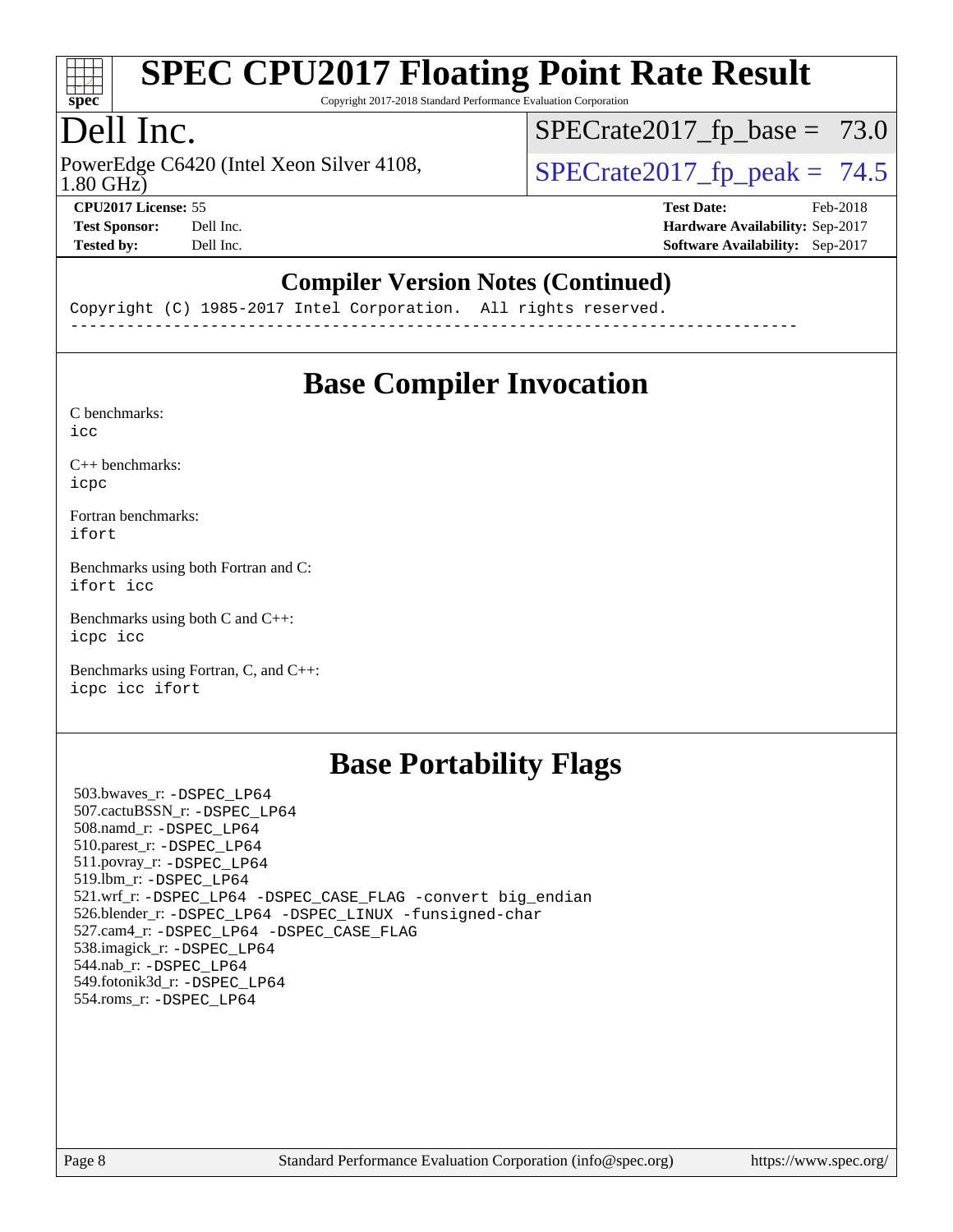

Copyright 2017-2018 Standard Performance Evaluation Corporation

### Dell Inc.

1.80 GHz) PowerEdge C6420 (Intel Xeon Silver 4108,  $\vert$  SPECrate 2017 fp peak = 74.5

 $SPECTate2017_fp\_base = 73.0$ 

| <b>Test Sponsor:</b> | Dell Ind                         |
|----------------------|----------------------------------|
| Teatra ban           | D <sub>2</sub> 11 L <sub>2</sub> |

**[CPU2017 License:](http://www.spec.org/auto/cpu2017/Docs/result-fields.html#CPU2017License)** 55 **[Test Date:](http://www.spec.org/auto/cpu2017/Docs/result-fields.html#TestDate)** Feb-2018 **[Test Sponsor:](http://www.spec.org/auto/cpu2017/Docs/result-fields.html#TestSponsor)** Deliver Sponsor: **[Hardware Availability:](http://www.spec.org/auto/cpu2017/Docs/result-fields.html#HardwareAvailability)** Sep-2017 **[Tested by:](http://www.spec.org/auto/cpu2017/Docs/result-fields.html#Testedby)** Dell Inc. **[Software Availability:](http://www.spec.org/auto/cpu2017/Docs/result-fields.html#SoftwareAvailability)** Sep-2017

### **[Base Optimization Flags](http://www.spec.org/auto/cpu2017/Docs/result-fields.html#BaseOptimizationFlags)**

#### [C benchmarks](http://www.spec.org/auto/cpu2017/Docs/result-fields.html#Cbenchmarks):

```
-xCORE-AVX2 -ipo -O3 -no-prec-div -qopt-prefetch -ffinite-math-only
-qopt-mem-layout-trans=3
C++ benchmarks: 
-xCORE-AVX2 -ipo -O3 -no-prec-div -qopt-prefetch -ffinite-math-only
-qopt-mem-layout-trans=3
Fortran benchmarks: 
-xCORE-AVX2 -ipo -O3 -no-prec-div -qopt-prefetch -ffinite-math-only
-qopt-mem-layout-trans=3 -nostandard-realloc-lhs -align array32byte
Benchmarks using both Fortran and C: 
-xCORE-AVX2 -ipo -O3 -no-prec-div -qopt-prefetch -ffinite-math-only
-qopt-mem-layout-trans=3 -nostandard-realloc-lhs -align array32byte
Benchmarks using both C and C++: 
-xCORE-AVX2 -ipo -O3 -no-prec-div -qopt-prefetch -ffinite-math-only
-qopt-mem-layout-trans=3
Benchmarks using Fortran, C, and C++: 
-xCORE-AVX2 -ipo -O3 -no-prec-div -qopt-prefetch -ffinite-math-only
```
#### [-qopt-mem-layout-trans=3](http://www.spec.org/cpu2017/results/res2018q1/cpu2017-20180305-03870.flags.html#user_CC_CXX_FCbase_f-qopt-mem-layout-trans_de80db37974c74b1f0e20d883f0b675c88c3b01e9d123adea9b28688d64333345fb62bc4a798493513fdb68f60282f9a726aa07f478b2f7113531aecce732043) [-nostandard-realloc-lhs](http://www.spec.org/cpu2017/results/res2018q1/cpu2017-20180305-03870.flags.html#user_CC_CXX_FCbase_f_2003_std_realloc_82b4557e90729c0f113870c07e44d33d6f5a304b4f63d4c15d2d0f1fab99f5daaed73bdb9275d9ae411527f28b936061aa8b9c8f2d63842963b95c9dd6426b8a) [-align array32byte](http://www.spec.org/cpu2017/results/res2018q1/cpu2017-20180305-03870.flags.html#user_CC_CXX_FCbase_align_array32byte_b982fe038af199962ba9a80c053b8342c548c85b40b8e86eb3cc33dee0d7986a4af373ac2d51c3f7cf710a18d62fdce2948f201cd044323541f22fc0fffc51b6)

#### **[Base Other Flags](http://www.spec.org/auto/cpu2017/Docs/result-fields.html#BaseOtherFlags)**

[C benchmarks](http://www.spec.org/auto/cpu2017/Docs/result-fields.html#Cbenchmarks):  $-m64 - std = c11$  $-m64 - std = c11$ [C++ benchmarks:](http://www.spec.org/auto/cpu2017/Docs/result-fields.html#CXXbenchmarks) [-m64](http://www.spec.org/cpu2017/results/res2018q1/cpu2017-20180305-03870.flags.html#user_CXXbase_intel_intel64_18.0_af43caccfc8ded86e7699f2159af6efc7655f51387b94da716254467f3c01020a5059329e2569e4053f409e7c9202a7efc638f7a6d1ffb3f52dea4a3e31d82ab) [Fortran benchmarks](http://www.spec.org/auto/cpu2017/Docs/result-fields.html#Fortranbenchmarks): [-m64](http://www.spec.org/cpu2017/results/res2018q1/cpu2017-20180305-03870.flags.html#user_FCbase_intel_intel64_18.0_af43caccfc8ded86e7699f2159af6efc7655f51387b94da716254467f3c01020a5059329e2569e4053f409e7c9202a7efc638f7a6d1ffb3f52dea4a3e31d82ab) [Benchmarks using both Fortran and C](http://www.spec.org/auto/cpu2017/Docs/result-fields.html#BenchmarksusingbothFortranandC):  $-m64$   $-std=cl1$ [Benchmarks using both C and C++](http://www.spec.org/auto/cpu2017/Docs/result-fields.html#BenchmarksusingbothCandCXX):  $-m64 - std= c11$  $-m64 - std= c11$ [Benchmarks using Fortran, C, and C++:](http://www.spec.org/auto/cpu2017/Docs/result-fields.html#BenchmarksusingFortranCandCXX)  $-m64 - std = c11$  $-m64 - std = c11$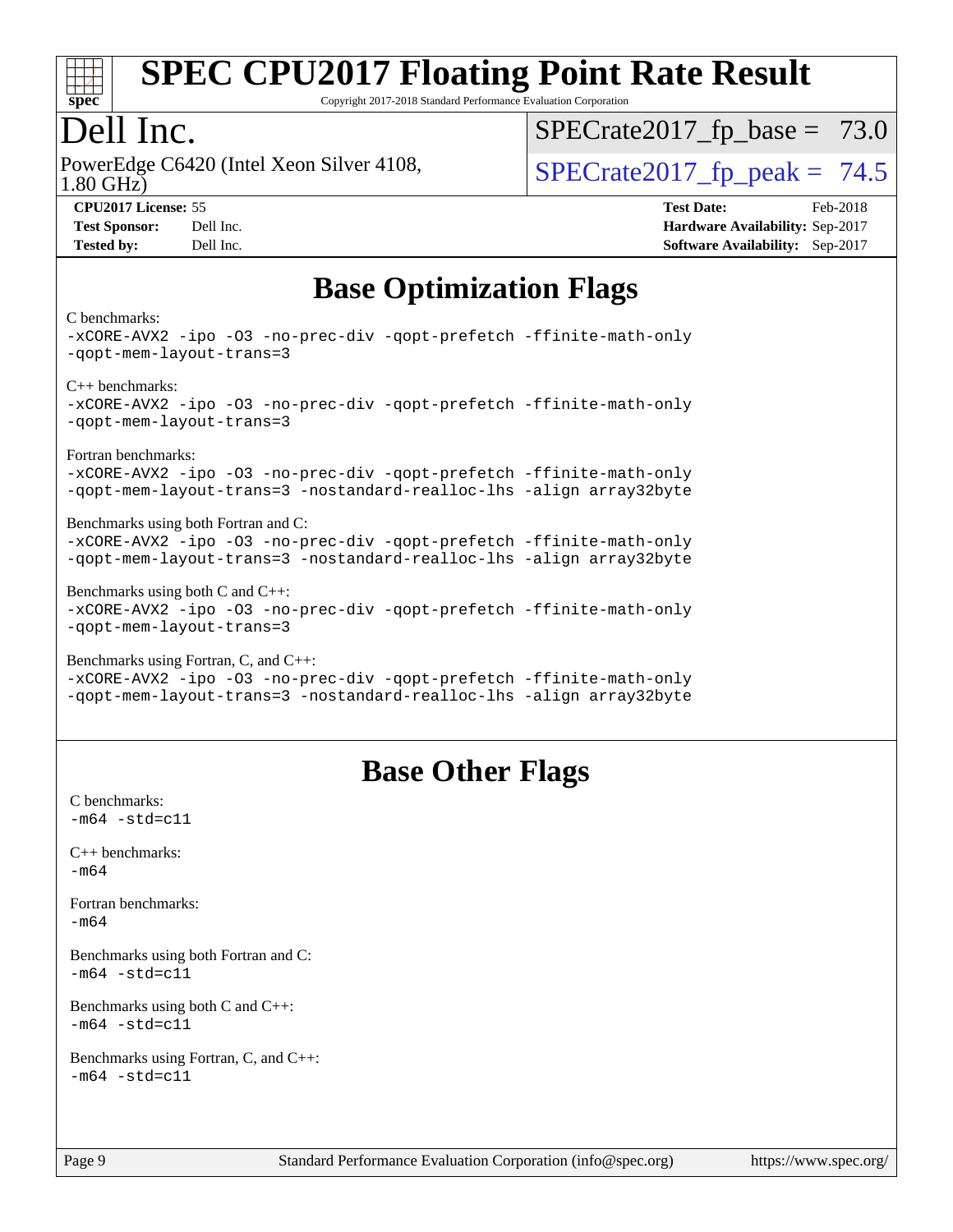

Copyright 2017-2018 Standard Performance Evaluation Corporation

### Dell Inc.

1.80 GHz) PowerEdge C6420 (Intel Xeon Silver 4108,  $\text{SPECrate2017\_fp\_peak} = 74.5$ 

 $SPECTate2017_fp\_base = 73.0$ 

**[CPU2017 License:](http://www.spec.org/auto/cpu2017/Docs/result-fields.html#CPU2017License)** 55 **[Test Date:](http://www.spec.org/auto/cpu2017/Docs/result-fields.html#TestDate)** Feb-2018

**[Test Sponsor:](http://www.spec.org/auto/cpu2017/Docs/result-fields.html#TestSponsor)** Dell Inc. **[Hardware Availability:](http://www.spec.org/auto/cpu2017/Docs/result-fields.html#HardwareAvailability)** Sep-2017 **[Tested by:](http://www.spec.org/auto/cpu2017/Docs/result-fields.html#Testedby)** Dell Inc. **[Software Availability:](http://www.spec.org/auto/cpu2017/Docs/result-fields.html#SoftwareAvailability)** Sep-2017

### **[Peak Compiler Invocation](http://www.spec.org/auto/cpu2017/Docs/result-fields.html#PeakCompilerInvocation)**

[C benchmarks](http://www.spec.org/auto/cpu2017/Docs/result-fields.html#Cbenchmarks):

[icc](http://www.spec.org/cpu2017/results/res2018q1/cpu2017-20180305-03870.flags.html#user_CCpeak_intel_icc_18.0_66fc1ee009f7361af1fbd72ca7dcefbb700085f36577c54f309893dd4ec40d12360134090235512931783d35fd58c0460139e722d5067c5574d8eaf2b3e37e92)

[C++ benchmarks:](http://www.spec.org/auto/cpu2017/Docs/result-fields.html#CXXbenchmarks) [icpc](http://www.spec.org/cpu2017/results/res2018q1/cpu2017-20180305-03870.flags.html#user_CXXpeak_intel_icpc_18.0_c510b6838c7f56d33e37e94d029a35b4a7bccf4766a728ee175e80a419847e808290a9b78be685c44ab727ea267ec2f070ec5dc83b407c0218cded6866a35d07)

[Fortran benchmarks](http://www.spec.org/auto/cpu2017/Docs/result-fields.html#Fortranbenchmarks): [ifort](http://www.spec.org/cpu2017/results/res2018q1/cpu2017-20180305-03870.flags.html#user_FCpeak_intel_ifort_18.0_8111460550e3ca792625aed983ce982f94888b8b503583aa7ba2b8303487b4d8a21a13e7191a45c5fd58ff318f48f9492884d4413fa793fd88dd292cad7027ca)

[Benchmarks using both Fortran and C](http://www.spec.org/auto/cpu2017/Docs/result-fields.html#BenchmarksusingbothFortranandC): [ifort](http://www.spec.org/cpu2017/results/res2018q1/cpu2017-20180305-03870.flags.html#user_CC_FCpeak_intel_ifort_18.0_8111460550e3ca792625aed983ce982f94888b8b503583aa7ba2b8303487b4d8a21a13e7191a45c5fd58ff318f48f9492884d4413fa793fd88dd292cad7027ca) [icc](http://www.spec.org/cpu2017/results/res2018q1/cpu2017-20180305-03870.flags.html#user_CC_FCpeak_intel_icc_18.0_66fc1ee009f7361af1fbd72ca7dcefbb700085f36577c54f309893dd4ec40d12360134090235512931783d35fd58c0460139e722d5067c5574d8eaf2b3e37e92)

[Benchmarks using both C and C++:](http://www.spec.org/auto/cpu2017/Docs/result-fields.html#BenchmarksusingbothCandCXX) [icpc](http://www.spec.org/cpu2017/results/res2018q1/cpu2017-20180305-03870.flags.html#user_CC_CXXpeak_intel_icpc_18.0_c510b6838c7f56d33e37e94d029a35b4a7bccf4766a728ee175e80a419847e808290a9b78be685c44ab727ea267ec2f070ec5dc83b407c0218cded6866a35d07) [icc](http://www.spec.org/cpu2017/results/res2018q1/cpu2017-20180305-03870.flags.html#user_CC_CXXpeak_intel_icc_18.0_66fc1ee009f7361af1fbd72ca7dcefbb700085f36577c54f309893dd4ec40d12360134090235512931783d35fd58c0460139e722d5067c5574d8eaf2b3e37e92)

[Benchmarks using Fortran, C, and C++](http://www.spec.org/auto/cpu2017/Docs/result-fields.html#BenchmarksusingFortranCandCXX): [icpc](http://www.spec.org/cpu2017/results/res2018q1/cpu2017-20180305-03870.flags.html#user_CC_CXX_FCpeak_intel_icpc_18.0_c510b6838c7f56d33e37e94d029a35b4a7bccf4766a728ee175e80a419847e808290a9b78be685c44ab727ea267ec2f070ec5dc83b407c0218cded6866a35d07) [icc](http://www.spec.org/cpu2017/results/res2018q1/cpu2017-20180305-03870.flags.html#user_CC_CXX_FCpeak_intel_icc_18.0_66fc1ee009f7361af1fbd72ca7dcefbb700085f36577c54f309893dd4ec40d12360134090235512931783d35fd58c0460139e722d5067c5574d8eaf2b3e37e92) [ifort](http://www.spec.org/cpu2017/results/res2018q1/cpu2017-20180305-03870.flags.html#user_CC_CXX_FCpeak_intel_ifort_18.0_8111460550e3ca792625aed983ce982f94888b8b503583aa7ba2b8303487b4d8a21a13e7191a45c5fd58ff318f48f9492884d4413fa793fd88dd292cad7027ca)

#### **[Peak Portability Flags](http://www.spec.org/auto/cpu2017/Docs/result-fields.html#PeakPortabilityFlags)**

Same as Base Portability Flags

### **[Peak Optimization Flags](http://www.spec.org/auto/cpu2017/Docs/result-fields.html#PeakOptimizationFlags)**

[C benchmarks](http://www.spec.org/auto/cpu2017/Docs/result-fields.html#Cbenchmarks):

| (Continued on next page)                                                                                                                                         |
|------------------------------------------------------------------------------------------------------------------------------------------------------------------|
| Fortran benchmarks:                                                                                                                                              |
| $C_{++}$ benchmarks:<br>$-prof-qen(pass 1) -prof-use(pass 2) -ipo -xCORE-AVX2 -O3$<br>-no-prec-div -qopt-prefetch -ffinite-math-only<br>-gopt-mem-layout-trans=3 |
| 544.nab_r: Same as 519.1bm_r                                                                                                                                     |
| 538.imagick_r:-xCORE-AVX2 -ipo -03 -no-prec-div -qopt-prefetch<br>-ffinite-math-only -gopt-mem-layout-trans=3                                                    |
| $519.$ lbm_r: -prof-qen(pass 1) -prof-use(pass 2) -ipo -xCORE-AVX2 -03<br>-no-prec-div -qopt-prefetch -ffinite-math-only<br>-gopt-mem-layout-trans=3             |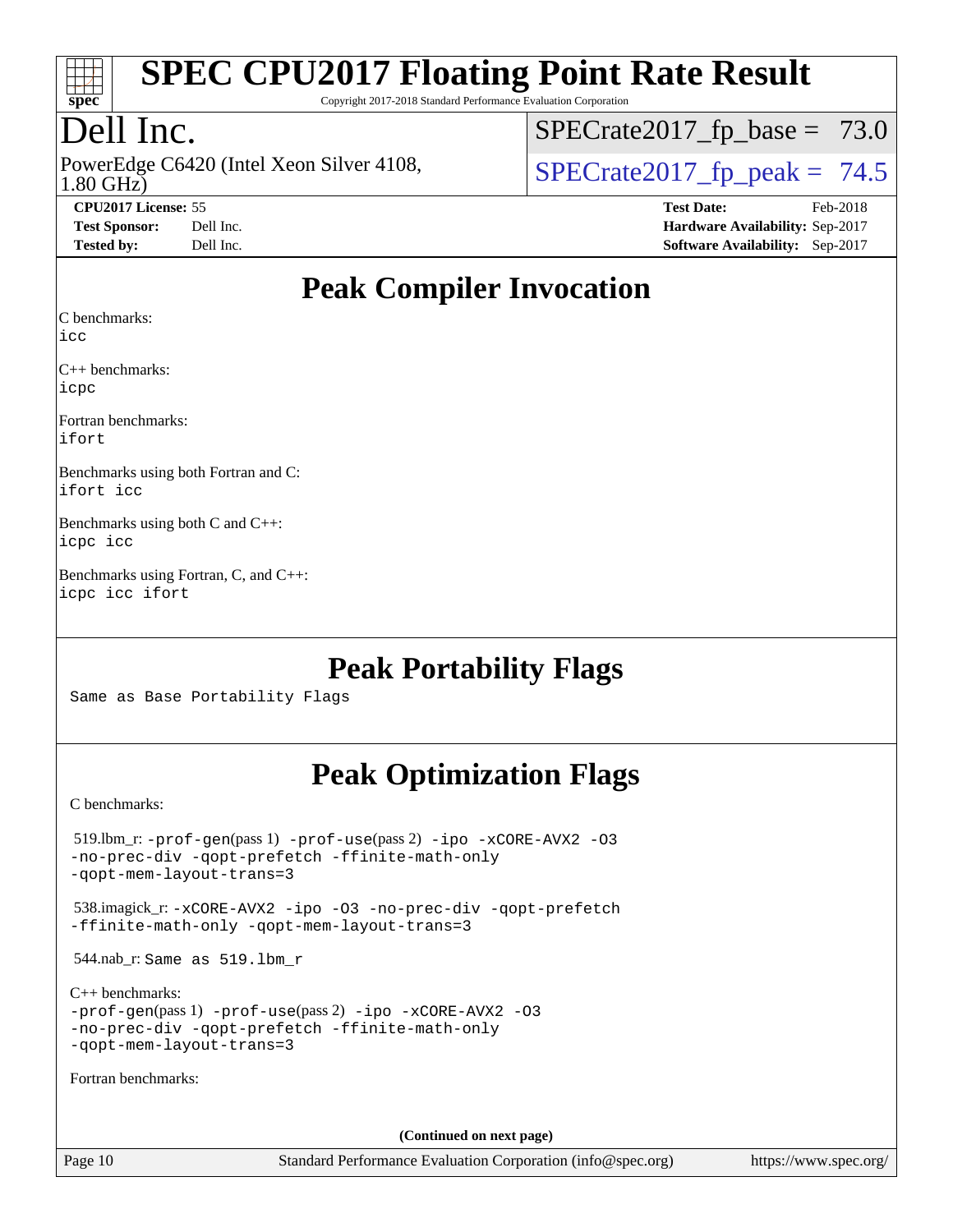

Copyright 2017-2018 Standard Performance Evaluation Corporation

### Dell Inc.

1.80 GHz) PowerEdge C6420 (Intel Xeon Silver 4108,  $\vert$  SPECrate 2017 fp peak = 74.5

 $SPECTate2017_fp\_base = 73.0$ 

**[Test Sponsor:](http://www.spec.org/auto/cpu2017/Docs/result-fields.html#TestSponsor)** Dell Inc. **[Hardware Availability:](http://www.spec.org/auto/cpu2017/Docs/result-fields.html#HardwareAvailability)** Sep-2017 **[Tested by:](http://www.spec.org/auto/cpu2017/Docs/result-fields.html#Testedby)** Dell Inc. **[Software Availability:](http://www.spec.org/auto/cpu2017/Docs/result-fields.html#SoftwareAvailability)** Sep-2017

**[CPU2017 License:](http://www.spec.org/auto/cpu2017/Docs/result-fields.html#CPU2017License)** 55 **[Test Date:](http://www.spec.org/auto/cpu2017/Docs/result-fields.html#TestDate)** Feb-2018

**[Peak Optimization Flags \(Continued\)](http://www.spec.org/auto/cpu2017/Docs/result-fields.html#PeakOptimizationFlags)**

```
Page 11 Standard Performance Evaluation Corporation (info@spec.org) https://www.spec.org/
  503.bwaves_r: -xCORE-AVX2 -ipo -O3 -no-prec-div -qopt-prefetch
-ffinite-math-only -qopt-mem-layout-trans=3
-nostandard-realloc-lhs -align array32byte
  549.fotonik3d_r: Same as 503.bwaves_r
  554.roms_r: -prof-gen(pass 1) -prof-use(pass 2) -ipo -xCORE-AVX2 -O3
-no-prec-div -qopt-prefetch -ffinite-math-only
-qopt-mem-layout-trans=3 -nostandard-realloc-lhs
-align array32byte
Benchmarks using both Fortran and C: 
-prof-gen(pass 1) -prof-use(pass 2) -ipo -xCORE-AVX2 -O3
-no-prec-div -qopt-prefetch -ffinite-math-only
-qopt-mem-layout-trans=3 -nostandard-realloc-lhs -align array32byte
Benchmarks using both C and C++: 
-prof-gen(pass 1) -prof-use(pass 2) -ipo -xCORE-AVX2 -O3
-no-prec-div -qopt-prefetch -ffinite-math-only
-qopt-mem-layout-trans=3
Benchmarks using Fortran, C, and C++: 
-prof-gen(pass 1) -prof-use(pass 2) -ipo -xCORE-AVX2 -O3
-no-prec-div -qopt-prefetch -ffinite-math-only
-qopt-mem-layout-trans=3 -nostandard-realloc-lhs -align array32byte
                                   Peak Other Flags
C benchmarks: 
-m64 - std= c11C++ benchmarks: 
-m64Fortran benchmarks: 
-m64
Benchmarks using both Fortran and C: 
-m64 - std= c11Benchmarks using both C and C++: 
-m64 - std= c11(Continued on next page)
```